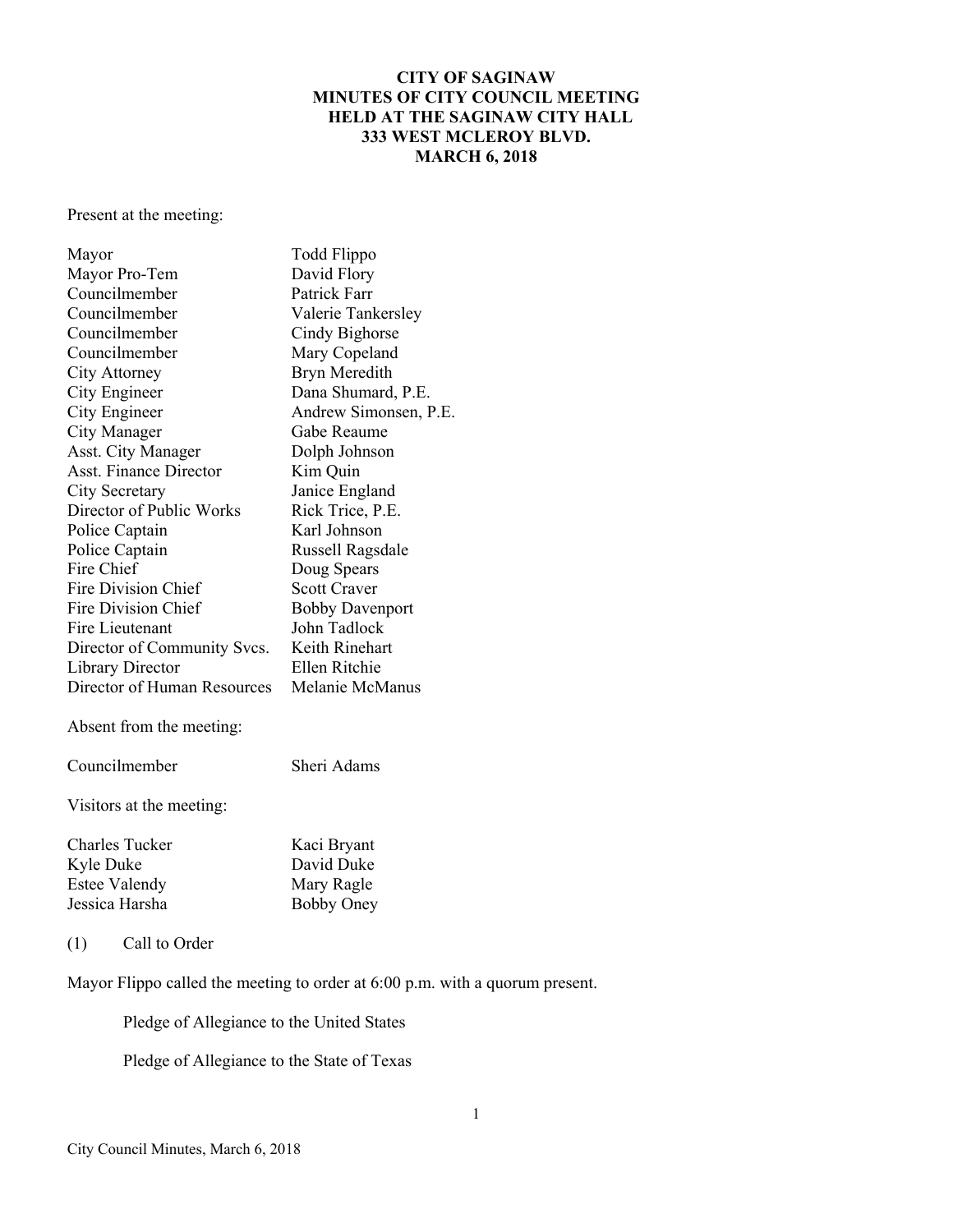#### (2) Invocation

Reverend Valendy of the Saginaw United Methodist Church gave the invocation.

### (3) Audience Participation

This item was covered on the video screen.

(4) Consent Agenda a. CC-0318-01 Action regarding Minutes, February 20, 2018

### b. CC-0318-02

 Action regarding Soccer Field Usage Agreement with Eagle Mountain Soccer Association *Summary: The agreement with the Eagle Mountain Soccer Association (EMSA) for the use of the soccer fields at William Houston Park has expired. EMSA would like to continue utilizing these fields. The proposed agreement is for a term of one year, expiring on December 31, 2018. The agreement is the same as the agreement approved last year. Staff recommends approval of the agreement.* 

#### c. CC-0318-03

 Action regarding Ordinance No. 2018-02, approving a tariff authorizing an annual Rate Review Mechanism ("RRM") as substitution for the annual Interim Rate Adjustment Process defined by Section 104.301 of the Texas Utilities Code, and as negotiated between Atmos Energy Corp., Mid-Tex Division and the Steering Committee of Cities Served by Atmos

*Summary: Ordinance No. 2018-02 approves a tariff authorizing an annual Rate Review Mechanism ("RRM") as substitution for the annual Interim Rate Adjustment Process defined by Section 104.301 of the Texas Utilities Code, and as negotiated between Atmos Energy Corp., Mid-Tex Division and the Steering Committee of Cities served by Atmos (ACSC). The ACSC Attorney has advised that adoption of the ordinance with its attached tariff is a necessary action pursuant to the exercise of Cities' original jurisdiction because the RRM process only exists pursuant to City action. The RRM process is not defined by statute. Without the specific regulatory action by Cities, Atmos would make annual GRIP filings with the Railroad Commission, and the Commission would conduct an administrative review of a piecemeal rate application and deny any participation by cities. The ACSC Executive Committee has recommended approval of the revised RRM Tariff as addressed in Ordinance No. 2018-02.* 

Motion was made by Councilmember Farr with a second by Councilmember Tankersley to approve the Consent Agenda as presented. Motion carried unanimously. 6-0-0-1

| For | Mayor Flippo, Mayor Pro-Tem Flory, Councilmembers Farr, |
|-----|---------------------------------------------------------|
|     | Tankersley, Bighorse, and Copeland                      |

Against: None

Abstain: None

Absent: Councilmember Adams

(5) CC-0318-04 Recognition of Kyle Duke for his Eagle Scout Project at the Aquatic Center

Director of Community Services Rinehart explained that Kyle Duke recently completed his Eagle Scout Project at the Aquatic Center. Kyle organized, planned, supervised and completed this project. He planted a total of 14 crepe myrtles and used 28 bags of mulch on the east side of the Aquatic Center. As these grow, they provide color to the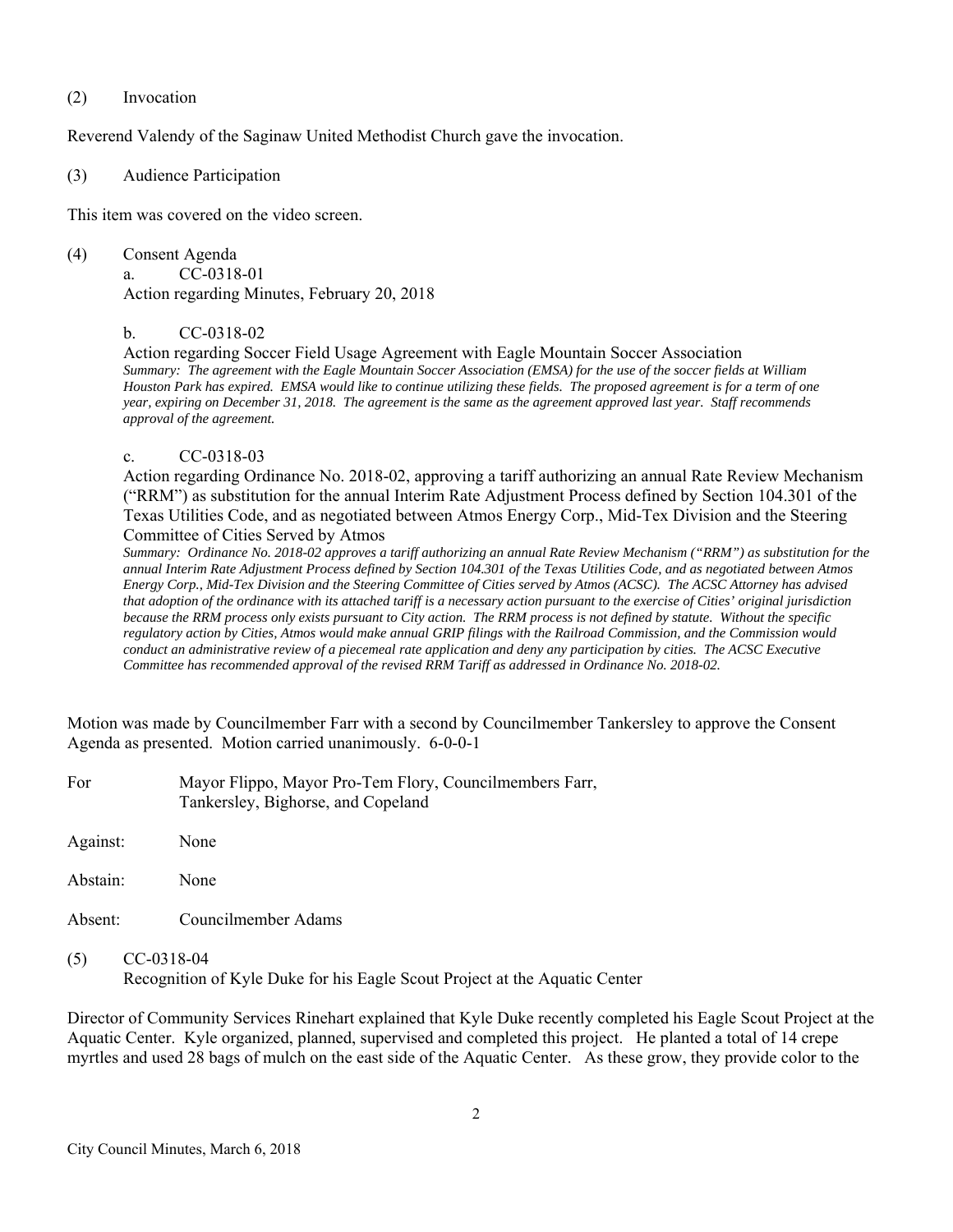area as well as shade. Mayor Flippo commended Kyle on a job well cone and presented him with a Certificate of Recognition.

# (6) CC-0318-05

 Consideration and Action regarding Resolution No. 2018-05 acceptance of grant, if awarded, for vehicle to transport arson dog

Fire Chief Spears explained that Resolution No. 2018-05 supports the Fire Department's application for the Criminal Justice Grant Program from the Governor for the Arson Dog Vehicle Project. Approval of the resolution allows the acceptance of the grant if awarded. The amount of the grant is \$52,500 and does not require any matching funds from the City. He stated that Fire Lieutenant Tadlock will go to New Hampshire in April for training with the department's arson dog. The Fire Department was selected to receive the arson dog through the State Farm Insurance Arson Dog Program in November 2017. In the event that the grant is not received, Lieutenant Tadlock will transport the dog using his personal vehicle.

Motion was made by Councilmember Tankersley with a second by Councilmember Bighorse to approve Resolution No. 2018-05 as presented. Motion carried unanimously. 6-0-0-1

| For      | Mayor Flippo, Mayor Pro-Tem Flory, Councilmembers Farr,<br>Tankersley, Bighorse, and Copeland |
|----------|-----------------------------------------------------------------------------------------------|
| Against: | None                                                                                          |
| Abstain: | None                                                                                          |

Absent: Councilmember Adams

(7) CC-0318-06

 Consideration and Action regarding approval of Amendment Number 1 to the Individual Project Order (IPO) with Kimley-Horn & Associates, Inc. for supplemental inspection services for the Park Center Elevated Tank Rehabilitation Project

Director of Public Works Trice explained that this amendment was briefly discussed at the last Council Meeting when the contract for the Park Center Elevated Tank Rehabilitation Project was awarded. He stated that Amendment Number 1 addresses supplemental inspection services for the project. These services will ensure that the rehabilitation process is in compliance with the plans. He added that the inspections will be handled by third party inspection resources that have specific expertise in water tank rehabilitation. The total cost of the amendment is \$30,000 on a reimbursable basis.

Motion was made by Mayor Pro-Tem Flory with a second by Councilmember Tankersley to approve Amendment No. 1 to the IPO with Kimley-Horn & Associates, Inc. for supplemental inspection services for the Park Center Elevated Tank Rehabilitation Project in the amount of \$30,000. Motion carried unanimously. 6-0-0-1

| For      | Mayor Flippo, Mayor Pro-Tem Flory, Councilmembers Farr,<br>Tankersley, Bighorse, and Copeland |
|----------|-----------------------------------------------------------------------------------------------|
| Against: | None                                                                                          |
| Abstain: | None                                                                                          |
| Absent:  | Councilmember Adams                                                                           |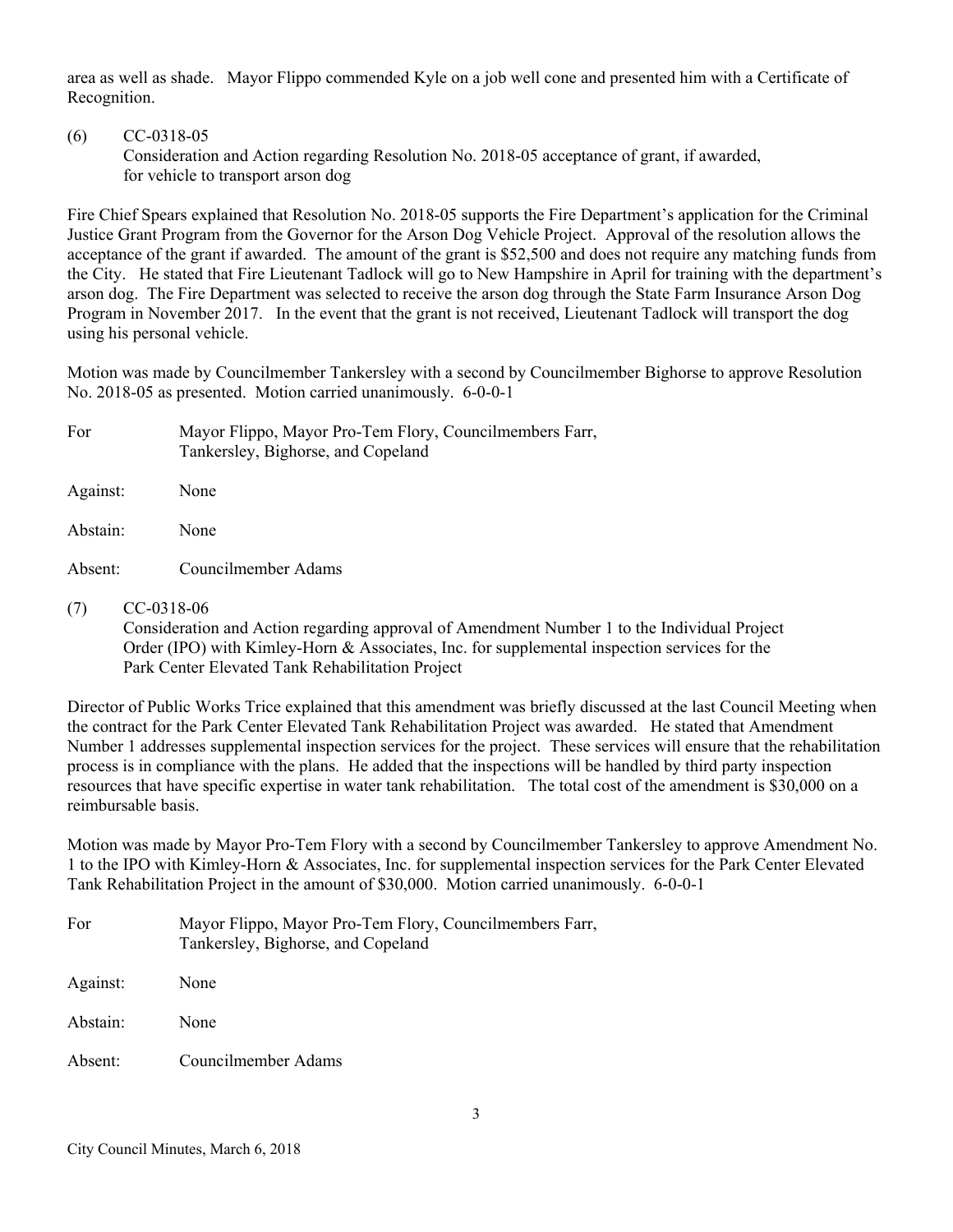# (8) CC-03187-07

Discussion of an Economic Development Program

City Manager Reaume gave a brief presentation regarding an economic development program. He pointed out the items identified in the SWOT (strengths, weaknesses, opportunities, and threats) analysis prepared by Marty Weider of Strategic Consulting Services in November 2016. He explained that he feels the City needs a dedicated staff member for economic development. He stated that another consideration might be the creation of an Economic Development Advisory Committee and a Community Development Foundation (501 c6). He explained that these could be valuable tools for the City and also benefit the Saginaw Area Chamber of Commerce.

There was a discussion regarding the job description for the proposed economic development position. City Manager Reaume explained that this position should be a director level position that would report to the City Manager. There was discussion regarding possible projects to enhance the appearance of Saginaw Boulevard as well as drainage issues on the south end that would have to be addressed. The Council concurred to consider this item further after more details and a job description are available.

## (9) CC-0318-08 Update on Bailey Boswell Road Phase 2 Project

City Engineer Shumard gave a brief presentation updating the Council on the status of the Bailey Boswell Road Phase 2 Project. She explained that the project has been delayed due to the addition of the sewer line work and the traffic signal at the Basswood Boulevard intersection as well as multiple issues with railroad permits and TXDOT permits. She stated that due to the delays the contractor has asked for additional 200 days which will move the completion date to August 7, 2018. She added that she will continue to meet on a regular basis with the railroad and TXDOT. The Council concurred that monthly updates on the status of the project would be helpful. City Engineer Shumard will also give an update at the April 17, 2018 City Council Meeting

(10) CC-0318-09

Update on City Council Protocol Policy

City Manager Reaume gave a brief presentation regarding the proposed City Council Protocol Policy. He explained that the goal of the policy is respect and orderly business conduct during meetings. He stated that the ethics portion of the proposed policy has been removed since ethics are clearly outlined in State Law. He added that the policy should be adopted by a Resolution. City Attorney Meredith explained the differences between ordinances and resolutions. He stated that ordinances contain the ability to assess criminal charges where resolutions are used as internal management type documents.

City Manager Reaume stated that one item of concern mentioned by several Councilmembers is the lack of time for review between the posting of the agenda on Friday and the Council Meeting on Tuesday. He explained that a "working agenda" which is basically a list of agenda items can be emailed to the Council on Wednesday afternoons prior to the Tuesday meeting. This will allow extra time for questions and research before the final agenda and meeting packet is posted.

#### (11) CC-0318-10 Update on City Charter Revisions

City Attorney Meredith explained the timeline in order to hold a charter revision election on November 6, 2018. There was a discussion regarding an election next May in conjunction with the City's May 2019 General Election. This would allow more time for the appointment of the Charter Review Committee and for the Committee members to review the Charter and submit recommended revisions to the Council. The consensus of the Council was to begin the process of appointing a Charter Review Committee at the next Council Meeting and plan to hold the election in May 2019.